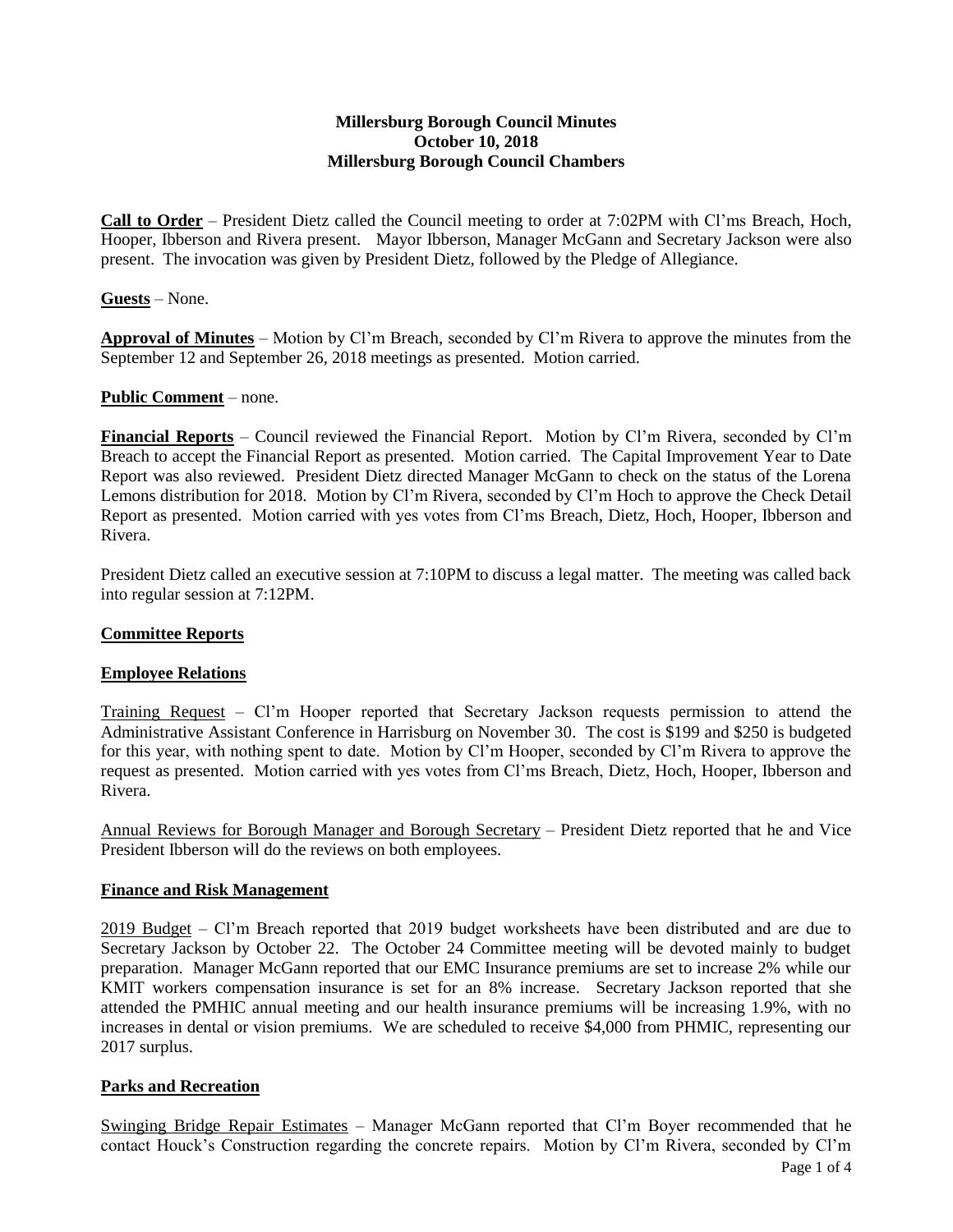Breach to allow up to \$5,000 for the concrete repairs to the swinging bridge to be paid from the general fund. Motion carried with yes votes from Cl'ms Breach, Dietz, Hoch, Hooper, Ibberson and Rivera.

Facility Use Agreement – VFW Auxiliary Veteran's Day Observance – The VFW Post 5507 Auxiliary requests the use of Market Square and Veterans' Park on November 11 from 3:00 to 6:00PM for a Veteran's Day Observance. Motion by Cl'm Hooper, seconded by Cl'm Rivera to approve the request as presented and to waive the user fee. Motion carried.

Facility Use Agreement – Motor Trend Television Production – The Motor Trend Group requests the use of Riverfront Park on October 14 from sunrise to sunset for a television production. Motion by Cl'm Hoch, seconded by Cl'm Breach to approve the request contingent upon the ferry boat availability and to waive the user fee. Motion carried.

Facility Use Agreement – Ferry Boat Dry Docking – The Millersburg Ferry Boat Association requests the use of Riverfront Park between Pine and Keystone Streets from October 1, 2018 to May 27, 2019 for the purpose of dry docking the ferry boats. Motion by Cl'm Hooper, seconded by Cl'm Rivera to approve the agreement as presented and to waive the user fee. Motion carried.

YSM and K2 Consulting Invoices – Council reviewed the YSM invoice for \$2,711.25 and the final K2 Consulting invoice for \$4,300. Motion by Cl'm Breach, seconded by Cl'm Rivera to pay both invoices as presented from the MYO Park Renovations grant. Motion carried with yes votes from Cl'ms Breach, Dietz, Hoch, Hooper, Ibberson and Rivera.

Additional Parks Committee Items – Manager McGann reported that the Public Works crew will be winterizing the Parks during the last week of October. Valley Vending will be emptying the money and soda from the vending machines next week. The money will be applied towards the former renter's outstanding invoice. Council directed Manager McGann to contact Johnson's Nursery regarding the replacement dogwood tree for MYO Park.

# **Property**

New Garage – Cl'm Rivera reported that he toured Marysville, Marietta and Muncy to see their facilities. He will report further at the Committee meeting. He will also present two quotes from Timberline and will be obtaining plumbing and electrical quotes. Manager McGann reported that he getting a quote from Gold Glo to stabilize the bank at the Keystone Street lot. Council directed McGann to obtain additional quotes.

The Mitigator Estimate – Council reviewed a quote for an air quality test for the Borough building. Mold was discovered in a number of locations. Council directed Manager McGann to have the Public Works crew do follow up work on the existing issues including the Police Department vestibule, the former chief's office and the air conditioning units in the Police Department. Gloves and masks are to be utilized.

Basement Meeting Room – Manager McGann requested that the Boy Scouts clean up their storage room in the basement and stated that he will provide trashcans.

**Public Safety** – Cl'm Ibberson had nothing to report.

# **Streets**

On-Going Issues – Council directed Manager McGann to contact Solicitor Kerwin to have him draft a letter to Norfolk Southern Railroad regarding correcting the storm water issue in the 100 block of Center Street. McGann is also to check with Dauphin Precision Tool regarding the storm sewer pipe layout. McGann reported that he will have a report from LTAP on their findings and recommendations for matters they were recently consulted on.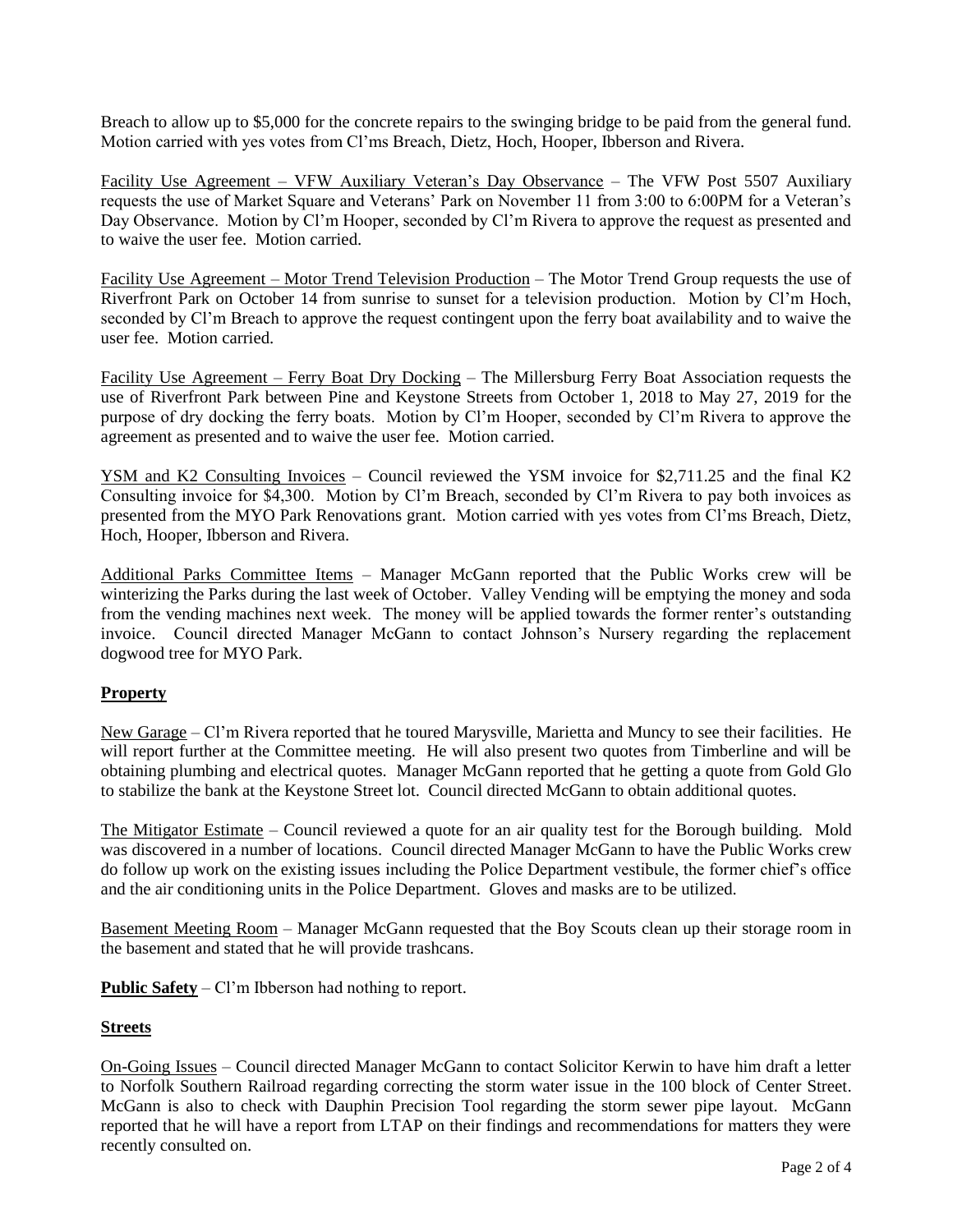### **Economic Development**

Report from Chairman – Cl'm Dietz reported that he is working on updating the Tourism brochure and setting up the Shop Small program for November 24. Secretary Jackson and Manager McGann will be working on delivery of the new brochures and Lions Club donation envelopes.

**Mayor's Report –** Mayor Ibberson had nothing to report. The September Police Department statistical reports were provided to all Cl'ms.

**Manager's Report** – Written report provided to all Cl'ms.

### **Unfinished Business**

Borough Ordinance No. 5-18 – Amendment to Landlord Tenant Ordinance – This ordinance clarifies the information the landlord must provide to the Borough. Council reviewed an email from a Borough landlord expressing his concerns over the proposed ordinance. President Dietz tabled the matter until the November 14 Council meeting. Research is to be done to determine what other municipalities are using as their report form. President Dietz directed Secretary Jackson to respond to the landlord that additional research is being done and the Council will reconvene discussion on November 14.

State Street Storm Sewer Relocation Project – HRG Application for Payment No. 6 and HRG Invoice – Council reviewed the invoice for payment to Farhat totaling \$129,117.35 and HRG's invoice which totaled \$28,066.92. Motion by Cl'm Hoch, seconded by Cl'm Rivera to forward both invoices to Dauphin County for payment. Motion carried with yes votes from Cl'ms Breach, Dietz, Hoch, Hooper, Ibberson and Rivera.

### **New Business**

Disposition of State Aid Received for Volunteer Fire Relief Association – The Borough recently received \$10,669.64 from the State as the 2018 allocation. Motion by Cl'm Rivera, seconded by Cl'm Breach to pay \$10,669.64 to the Millersburg Fire Relief Association. Motion carried with yes votes from Cl'ms Breach, Dietz, Hoch, Hooper and Rivera. Cl'm Ibberson abstained due to currently serving as Treasurer of the Millersburg Fire Relief Association.

Zoning Ordinance Amendment Advertisement – Council reviewed the draft legal notice which provides a notice of a public hearing and states Council's intent to adopt Borough Ordinance No. 6-18, which amends the current zoning ordinance. The public hearing is scheduled to be held prior to the start of the November 14 Council meeting, with formal adoption to follow. Solicitor Kerwin has reviewed the legal notice as well as the amendment to the ordinance. No action was taken and the matter was tabled until the November 14 Council meeting.

Opposition to House Bill 2564 – Cl'm Breach requested that the Council formally oppose two provisions of the Small Wireless Facilities Deployment legislation. This act affects the amount of control municipalities would have. President Dietz directed Manager McGann to draft letters to our State Representatives while Cl'm Breach does additional research.

**Communications** – All communications were made available to Cl'ms. There was nothing requiring Council action.